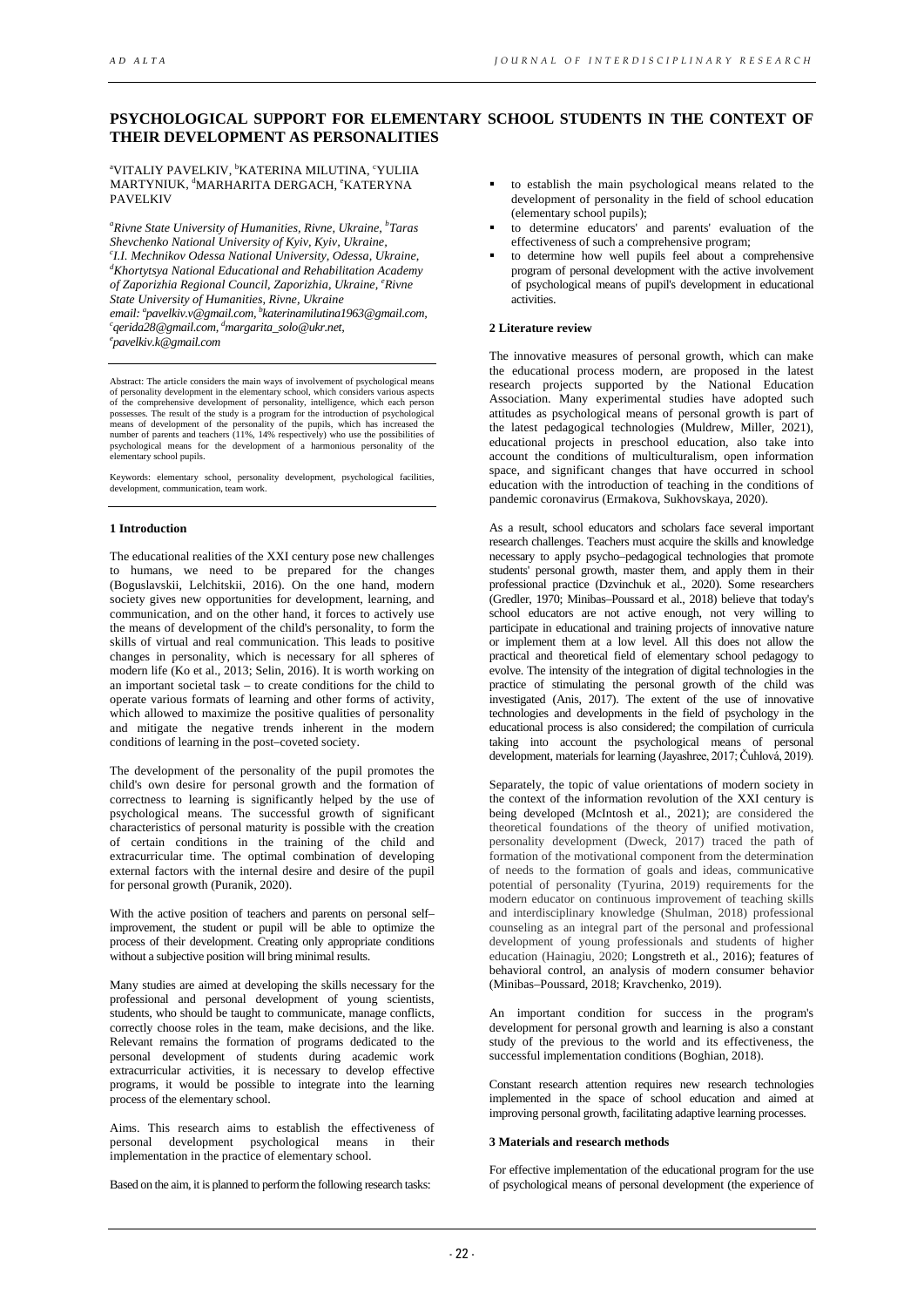elementary school) used theoretical methods of analysis and synthesis. The purpose of the research experiment involved empirical (diagnostic) methods. This is a pedagogical experiment, as well as methods of questioning (written form) and observation.

In the realization of the program the teachers, teachers, pupils of elementary classes (the Ternopil educational complex School-Lyceum No. 6 named after N. Yaremchuk) and parents of the pupils.

The method of the pedagogical experiment was applied during one school year (2020–2021). The method of the experiment was used to determine how expedient is the active introduction of psychological means of personality development in the elementary school (evaluation by teachers, parents, and children of the innovative curriculum) and how effective is the introduction of psychological means of personality development adapted to the realities of our time in the educational process. Auxiliary to the pedagogical experiment is the method of observation. Statistical methods are used to evaluate the results of the experiment.

The educational program described in the work, aimed at stimulating personal growth with the use of psychological means – was considered in the study from the standpoint of observation. The method of observation is empirical, so the researchers cannot directly identify the proposed comprehensive program as a lever of systemic change.

A total of 28 students (Grade 2) from the School–Lyceum, 52 parents, and 7 teachers and educators were involved in the experiment. The variable in the class is the introduction to the approval of the educational program, aimed at the active personal development of the child.

Stage 1. A preliminary questionnaire on the demographic characteristics of parents and teachers is conducted, and the qualification characteristics of the latter are determined. The schedule and content of the additional group lessons for the personal development of students and parental consultations are prepared. Material for the courses is prepared and preliminary consultations are held with the teachers who will lead these courses.

Stage 2. At this stage in parallel with the training, consultations for parents, and active work of the teachers the system of means for the personal growth of the elementary school pupils are defined and classified.

The factors of respondents' attitudes towards the introduction of a personal growth program in the school space are also examined.

Stage 3. At the final stage, the level of interest in the implementation of the program providing for psychological means of development of the child's personality is monitored. The results of parents' attendance at the counseling sessions are also determined.

Regarding the difficulties encountered during the implementation of the program, it is possible to determine the duration of the program (1 school year), also the research group cannot determine the reasons for the respondents' evaluations; there is no possibility to conduct a qualitative in–depth study.

#### **4 Results**

Psychological means of personal development, meaningful characteristics of personal growth of elementary school pupils are psychological materials and tools through which students develop personal qualities in a shorter time and successfully. The psychological means of personal growth of pupils, significant characteristics of personal development include narrative training, art therapy, creation of research projects, questionnaires, formation of individual programs, supervisions, acmeological technologies, and the like.

Also, the need for regular physical activity and regimen should be provided in the personal development program. It is worth accustoming the child, not only the learning process and getting

grades is important, but it is also necessary to find time for the playground, outdoor games, and sports. These positions were provided in the educational program presented in the study of personal growth. Such activities improve the concentration of attention and motivation of the child, and with the help of psychophysical exercises increase self–confidence and relieve the stress of studying. Students regularly take time for physical activity.

At the first stage, a questionnaire is administered to program participants (teachers and parents) on demographic (parents and teachers) and qualification characteristics (teachers and teachers) (Table 1). A system of consultations and classes for parents is formed, as well as educational materials, logistical support, and the learning space for the successful implementation of the program.

| Table 1 – Demographic and qualification characteristics of the |  |  |
|----------------------------------------------------------------|--|--|
| respondents ( <i>author's note</i> )                           |  |  |
|                                                                |  |  |

|                      |                  | Parents | Teachers |
|----------------------|------------------|---------|----------|
| Age                  | $24 - 40$        | 38      |          |
|                      |                  |         |          |
|                      | $40 - 60$        | 14      |          |
| Gender               | Female           | 27      |          |
|                      | Male             | 25      |          |
| <b>Qualification</b> | Social work      |         |          |
| obtained (for        | specialist       |         |          |
| teachers)            | Elementary       |         |          |
|                      | education        |         |          |
|                      | Fine art teacher |         |          |

As can be seen, all teachers are qualified specialists in the field of elementary school pedagogy, most adult participants in the experiment are between 24 and 40 years old.

At the 2nd stage, the structure of the introduction in the program of a set of psychological means for the development of the child's personality in the conditions of learning in the elementary school was determined (Figure 1).

| Development of personal<br>qualities                    | • Personal growth exercises<br>· Individual development programs |  |
|---------------------------------------------------------|------------------------------------------------------------------|--|
| Skills and abilities<br>development                     | • Art education<br>• Creating narratives                         |  |
| Development of<br>interpersonal<br>communication skills | • Creating narratives<br>• Supervisions                          |  |
| Promoting a healthy<br>lifestyle                        | · Psychophysical exercises<br>· Acmeological technologies        |  |

Figure 1 – Means of elementary school pupils' personal growth (*author's note*).

For the second stage, it was important to make an algorithm of application of psychological means – it is a sequence of training and development stages. Teachers could create together with pupils' collective works on their vision of personal growth ways where images of personal achievement were also smoothed out. The results of the students' work in artistic, creative, academic activities, sports achievements, growth of intellectual capabilities, and the like were regularly reviewed and positively assessed.

Final Stage. At this stage, we introduced a survey of participants' evaluation of the educational and methodical set of psychological tools for the development of elementary school pupils (Figure 2).

As shown in the figure, the attraction of various psychological means of personality formation was most liked by students (28 elementary school pupils rated the program as interesting), among the children no one was not interested in learning from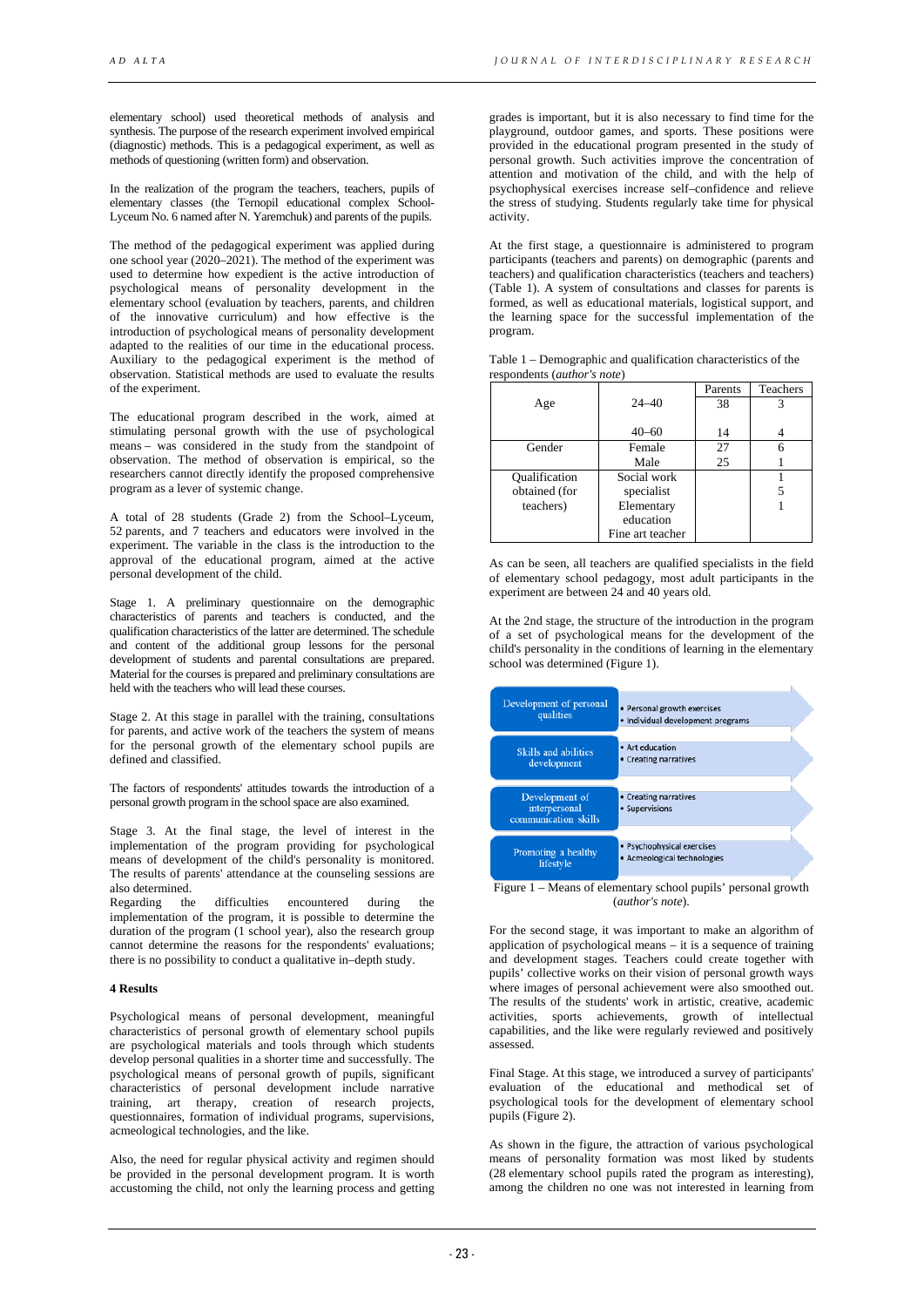the program. Among the respondents who found the program, not at all interesting, there were two parents. Among the teachers who worked in the program, 2 found the program not very interesting, and among the parents – 10.



**■ Teachers ■ Parents ■ Pupils** 

Figure 2 – Graphical representation of the participants' interest level (students, teachers, parents) in the activities of the educational and developmental program (*author's design*).

At this stage, there was also a study of the frequency of attendance organized for parents in the educational program (Figure 3).



Figure 3 – Graphic description of the attendance frequency of joint developmental groups and counseling events by the parents of pupils (*author's design*)

The high level of attendance by parents (73%) shows their motivation to learn, increased pedagogical skills, and interest in using the potential of psychological means to raise a child's personality.

### **6 Discussion**

The topic of personal development in modern pedagogy has a broad perspective and is defined by thematic diversity. Hainagiu S. (2020) considered the program of professional counseling, implementation of extracurricular activities as an obligatory part of the processes of professional and personal development of students, trainees, etc. According to the results of the study, the attendance of such counseling and activities was 99 percent of the 95 participants in the experiment. Also, as very interesting and challenging the program was identified by 74 percent of the respondents. In the study described, the attendance rate for parent consultations was 73%. And a positive evaluation of the program, which actively used psychological tools for personal development, was given by 76 individuals (students, teachers, parents).

Other studies (Elizabeth, 2007; Hill, Pargament, 2017; Ermakova, Sukhovskaya, 2020) focus on the effectiveness of the combination of ideology and modern high technology, personal development in the context of the information revolution of the

21st century. Orientation on the practical application of psychological means of influence on personal growth correlates with the development of creativity and realization of interpersonal contacts. According to the results of this study, such characteristics should also include the physical development of the child, the formation of learning skills, and the general development of the child's full potential.

# **5 Conclusion**

The participants of the educational program, which involved the active use of psychological means of personal development of the pupils, found a high degree of satisfaction with the proposed activities (76 respondents identified the measures as interesting), as well as an increased interest of parents in attending consultations and joint classes (73%). These results indicate a high level of awareness among parents and teachers of the need to intensify the use of psychological tools to stimulate the personal development of elementary school pupils and the usefulness of introducing such curricula, especially in the field of school education, where soft skills should take their rightful place.

The main psychological means associated with the personal development of elementary school pupils were art creativity, personal growth training, and counseling, individual programming, acmeological technology, physical education, supervision, etc.

Prospective for further research is the development of programs providing for the active development of personal qualities, attention to the formation of defining features of a child's personality, which would help to better adapt to the conditions of the modern world, the changes that have been caused by changes in recent years in the conditions of implementation of the educational process.

### **Literature:**

1.Anis, A. (2017). Role of Teacher in Student's Personality Development. *Psychology Behavioral Science International Journal*, vol. 2(2). Available at: https://doi: 10.19080/PBSIJ. 2017.02.555581

2.Boghian, I. (2018). Methodological Guidelines for Elaborating the Curriculum of Intercultural Education with a Focus on the Values of Tolerance. *[Revista Romaneasca pentru Educatie](https://www.researchgate.net/journal/Revista-Romaneasca-pentru-Educatie-Multidimensionala-2066-7329)  Multidimensionala,* vol. 10(4), https://doi: [10.18662/rrem/86](https://www.researchgate.net/deref/http%3A%2F%2Fdx.doi.org%2F10.18662%2Frrem%2F86) 

3.Boguslavskii, M., Lelchitskii, I. (2016). Modern development strategies of the Russian education in the conditions of the information society. In: *SHS Web of Conferences* (Vol. 29, p. 01010). EDP Sciences. Available at: https://doi.org/10.1051/ shsconf/20162901010

4.Čuhlová, R. (2019). Intercultural Adaptation Process and Its Determinants. *International Journal of Economics, Finance and Management Sciences*, vol. 7(6), 215–221. Available at: https:// doi: http://www.sciencepublishinggroup.com/journal/paperinfo?j ournalid=173&doi=10.11648/j.ijefm.20190706.16

5.Dzvinchuk, D., Radchenko, O., Kachmar, O., Myskiv, I. & Dolinska, N. (2020). Analysis of Platforms and Tools of Open Study in the Conditions of Postmodern Education. *Revista Romaneasca Pentru Educatie Multidimensionala*, vol. 12(3), 125–143. Available at: https://doi.org/10.18662/rrem/12.3/313

6.Dweck, C. S. (2017). From needs to goals and representations: Foundations for a unified theory of motivation, personality, and<br>development. *Psychological* review, vol. 124(6), 689– development. *Psychological* 719. Available at: https://doi.org/10.1037/rev0000082

7.Elizabeth, C., May, C., Chee, P. (2007). Building a model to define the concept of teacher success in Hong Kong. *Teaching and Teacher Education*, vol. 24, 623–634.

8. Ermakova, L., & Sukhovskaya, D. (2020). Value orientations of the information society in the context of the information revolution of the 21st century. In *Growth poles of the global economy: Emergence, changes and future perspectives*(pp. 577–584). Available at: Springer. https://doi.org/ 10.1007/978–3–030–15160–7\_58

9. Gredler, G. (1970), The school psychology program at temple: Projects undertaken by students: The contribution of a training program to the public school. *Psychology in the School*, vol. 7, 351–